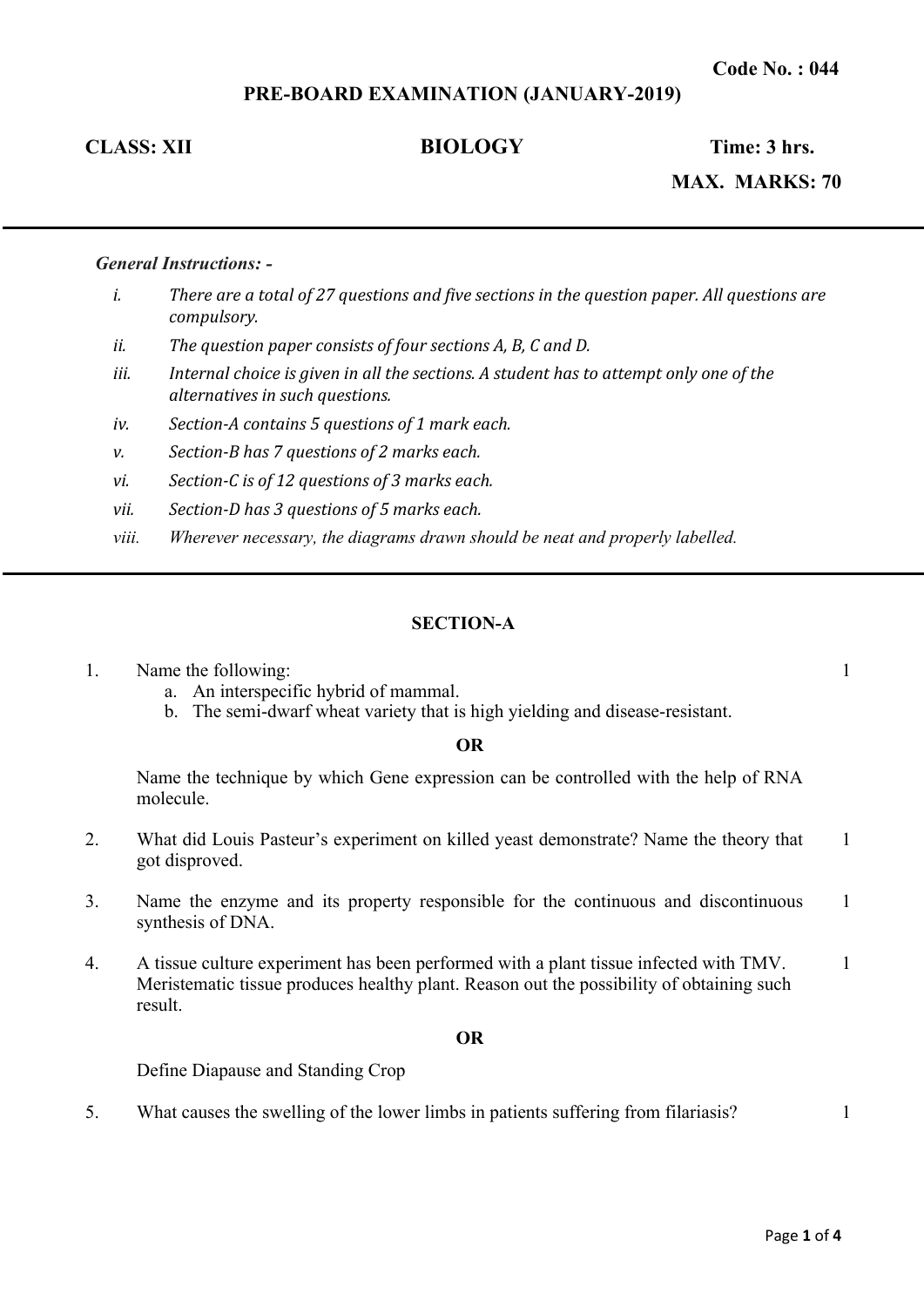## **SECTION-B**

6. What are the two core technologies that enabled the birth of modern biotechnology?

## **OR**

What is meant by continuous culture system? What is its advantage?

- 7. Demand for mushroom as food has led to its culturing on a large scale. Similarly, it is perceived that microbes too would become acceptable as food. Identify a microbe which can be cultured as a food source and give the applicability of its culture in the given context. 2
- 8. a. Patients who have undergone myocardial infarction are given clot buster. Mention the clot buster administered and its microbial source. b. A person recuperating from illness is advised to have curd regularly. Why?  $\mathcal{D}$
- 9. Fill in the spaces a, b, c and d in the following table of contraceptive devices and the methods of contraception.

| Multiload 375 |                          |  |  |  |
|---------------|--------------------------|--|--|--|
|               | Non – medicated IUD      |  |  |  |
|               | Barrier (method) used by |  |  |  |
|               | females                  |  |  |  |
| Progestasert  |                          |  |  |  |

10. It is a common sight in villages where cattle egrets and the grazing cattle are found in close association. What kind of interaction do they show? Explain. Give an example of such an interaction from plants. 2

#### **OR**

A farmer maintained beehives in his Brassica field during its flowering season. How will he be benefited?

- 11. State the Mendelian principle which can be derived from a dihybrid cross and not from monohybrid cross. 2
- 12. Comment upon the mode of pollination in Vallisneria and Eichhornia which have emergent flowers. 2

# **SECTION-C**

- 13. a. In pBR322, foreign DNA has to be introduced in tet<sup>R</sup> region. From the restriction enzymes given below, which one should be used and why: PvuI, EcoRI, BamHI b. Give reasons, why the other two enzymes cannot be used. 3
- 14. a. Differentiate between the first trophic level of a DFC and GFC. b. Mention the two aspects of primary productivity. 3

## **OR**

Explain the different steps involved in the secondary treatment of sewage. 15. a. How do normal cells get transformed into cancerous cells? 3

2

2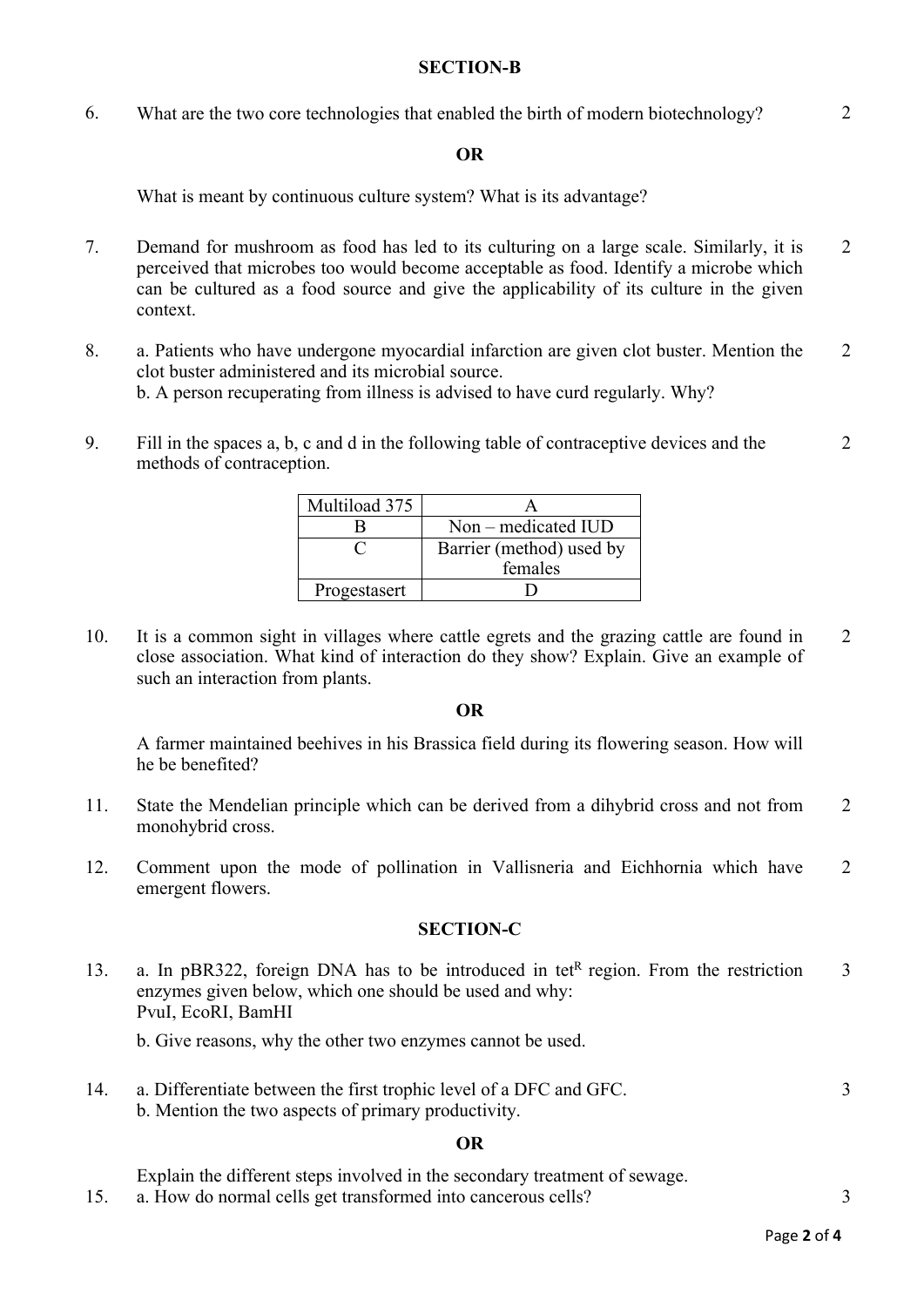b. Mention the difference between the viral oncogenes and cellular oncogenes.

16. Read the following base sequence of a certain DNA strand and answer the questions that follow: 3

|  |  |         | $\mathbf{r}$ |  |  |
|--|--|---------|--------------|--|--|
|  |  | 1 H 1 H |              |  |  |

- a. What is called a palindrome sequence of DNA?
- b. Write the palindrome nucleotide sequence shown in the DNA strand given and mention the enzyme that will recognize such a sequence.
- c. State the significance of enzymes that identify palindrome nucleotide sequences.
- 17. Bring out the difference between alpha-thalassemia and beta- thalassemia. 3
- 18. Describe any three methods of vectorless transfer of rDNA into host cells.

## **OR**

- a. How does catalytic converter function in an automobile?
- b. The entire fleet of public transport in Delhi switched over to new fuel.
	- i. Write the full name of the fuel.
	- ii. Why it is preferred to the other conventional fuels?
- 19. A person is born with a hereditary disease; suggest the possible corrective method for it. Illustrate by giving a specific example. 3

#### **OR**

A 17 year old boy is suffering from high fever with profuse sweating and chills. Choose the correct option from the following diseases which explains these symptoms and rule out the rest with adequate reasons.

- A. Typhoid
- B. Viral fever
- C. Malaria
- 20. Cow dung and water is mixed and the slurry is fed into the biogas plant for digestion by microbes. The person performing the process shares that there is no need to provide inoculum for it, why? What is the role of microbes at the source? Under which condition will they be most active and effective? 3
- 21. Identify a, b, c, d, e and f in the following table:

| Organism           | Bioactive molecule | Jse.       |
|--------------------|--------------------|------------|
| Monascus purpureus |                    |            |
|                    |                    | Antibiotic |
|                    | Cyclosporin A      |            |

- 22. a. What modification is done on the Ti plasmid of Agrobacterium tumefaciens to convert it into a cloning vector?
	- b. Why are those restriction enzymes which cut the DNA strands a little away from the center of the recognition site, more useful in construction of recombinant DNA?

3

3